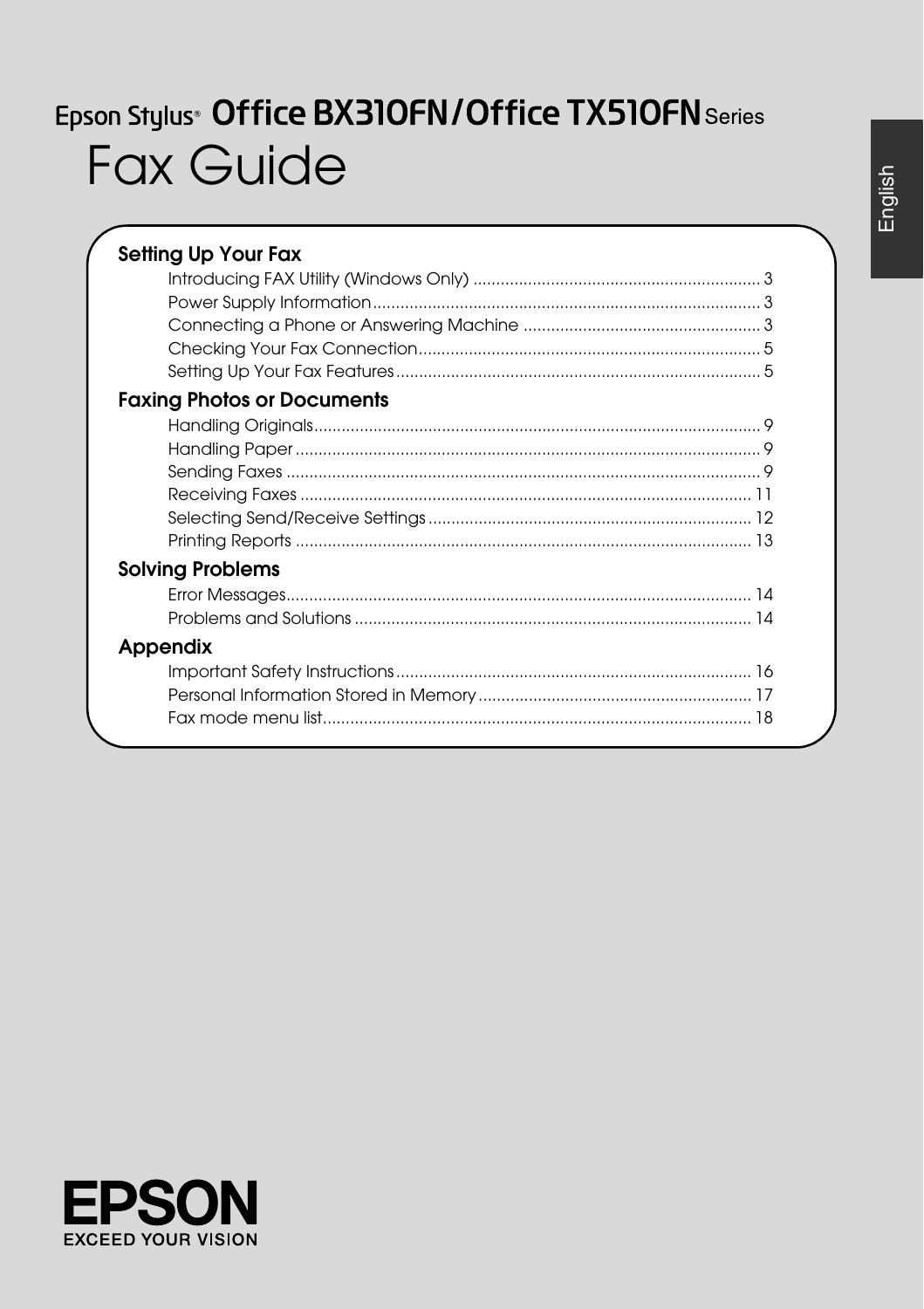### **Warnings, Cautions, and Notes**

Follow these guidelines as you read your instructions:

**Warning:** Warnings must be followed carefully to avoid bodily injury.

**a** Caution: Cautions must be observed to avoid damage to your equipment.

**Note:** Notes contain important information about the printer.

**Tip:** Tips contain hints for using the printer.

### **Copyright Notice**

No part of this publication may be reproduced, stored in a retrieval system, or transmitted in any form or by any means, electronic, mechanical, photocopying, recording, or otherwise, without the prior written permission of Seiko Epson Corporation. The information contained herein is designed only for use with this product. Epson is not responsible for any use of this information as applied to other printers.

Neither Seiko Epson Corporation nor its affiliates shall be liable to the purchaser of this product or third parties for damages, losses, costs, or expenses incurred by the purchaser or third parties as a result of accident, misuse, or abuse of this product or unauthorized modifications, repairs, or alterations to this product, or (excluding the U.S.) failure to strictly comply with Seiko Epson Corporation's operating and maintenance instructions.

Seiko Epson Corporation shall not be liable for any damages or problems arising from the use of any options or any consumable products other than those designated as Original Epson Products or Epson Approved Products by Seiko Epson Corporation.

Seiko Epson Corporation shall not be held liable for any damage resulting from electromagnetic interference that occurs from the use of any interface cables other than those designated as Epson Approved Products by Seiko Epson Corporation.

EPSON® and EPSON STYLUS® are registered trademarks, and Exceed Your Vision is a trademark of Seiko Epson Corporation.

**General Notice:** Other product names used herein are for identification purposes only and may be trademarks of their respective owners. Epson disclaims any and all rights in those marks.



When you need to edit or rewrite the one-touch dial sheet, feel free to copy and use the illustration on the left.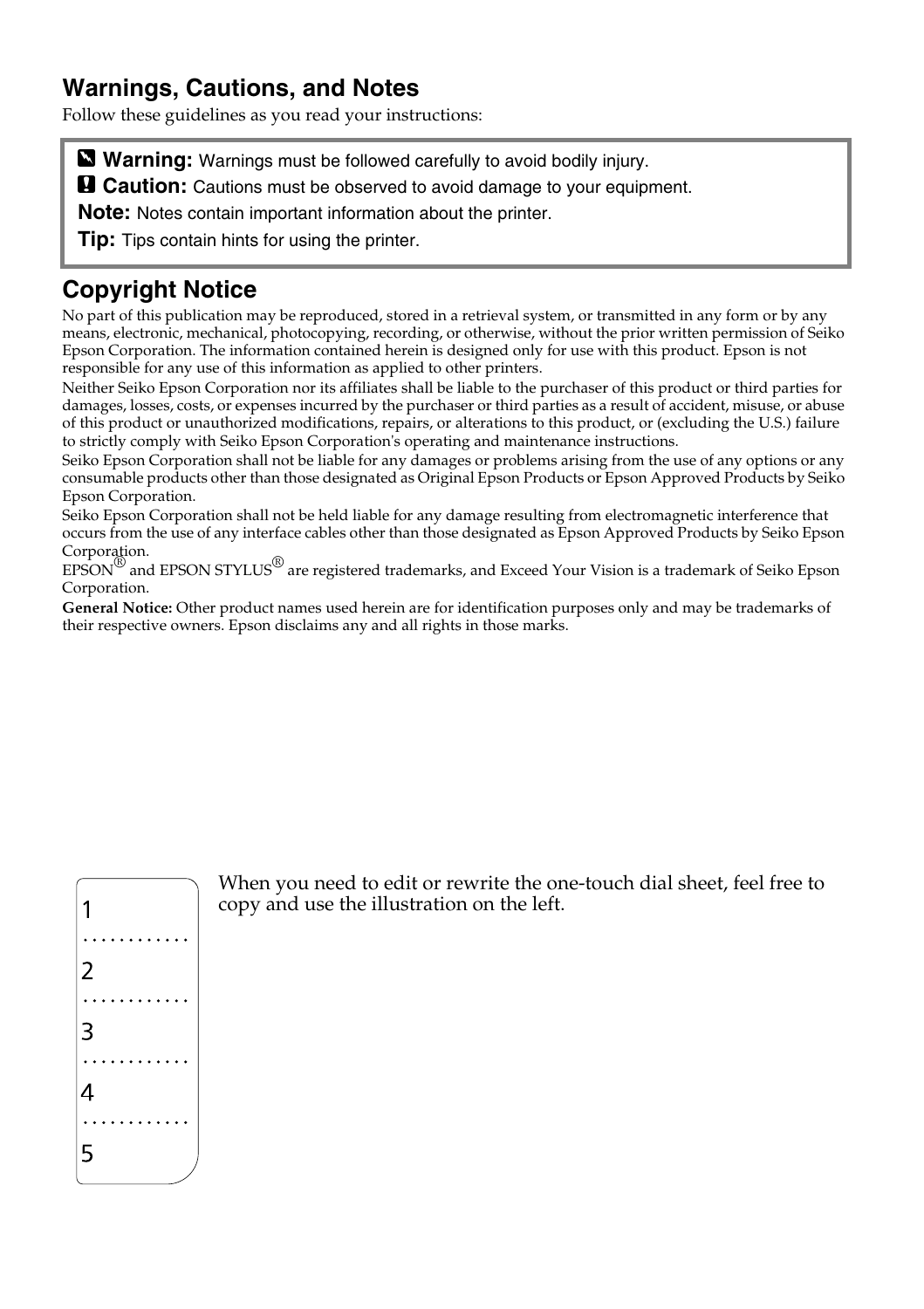This product lets you send faxes by entering fax numbers, selecting entries from a speed dial/group dial list, or using the one-touch dial button. You can customize the fax header information, and select various report printing and send/receive settings. You can also set up the product to automatically receive faxes or set it to ask for confirmation before receiving a fax.

## **Introducing FAX Utility (Windows Only)**

FAX Utility is a software application with functions such as fax transmission, addressee information management, and printer (product) fax settings.

#### **Note:**

For more details, see the online help for FAX Utility.

## **Power Supply Information**

## *Turning off the Power*

When the power is turned off, the following data stored in the product's temporary memory is erased.

- ❏ Fax reception data
- ❏ Data stored in **Delayed Fax**
- ❏ Data being redialed

Also, when the power is left off for extended periods of time, the clock may be reset causing irregularities. Check the clock when you turn the power on.

## *Power saving function*

After 13 minutes of inactivity, the screen only displays the clock to save energy.

Press any button (except  $\circlearrowleft$  **On**) to return the screen to its previous state.

Also, see "Restarting Automatically After a Power Failure" in the *Basic Operation Guide*.

## **Connecting a Phone or Answering Machine**

1. Connect the phone cable leading from the telephone wall jack to the **LINE** port on the back of the product.



a Telephone wall jack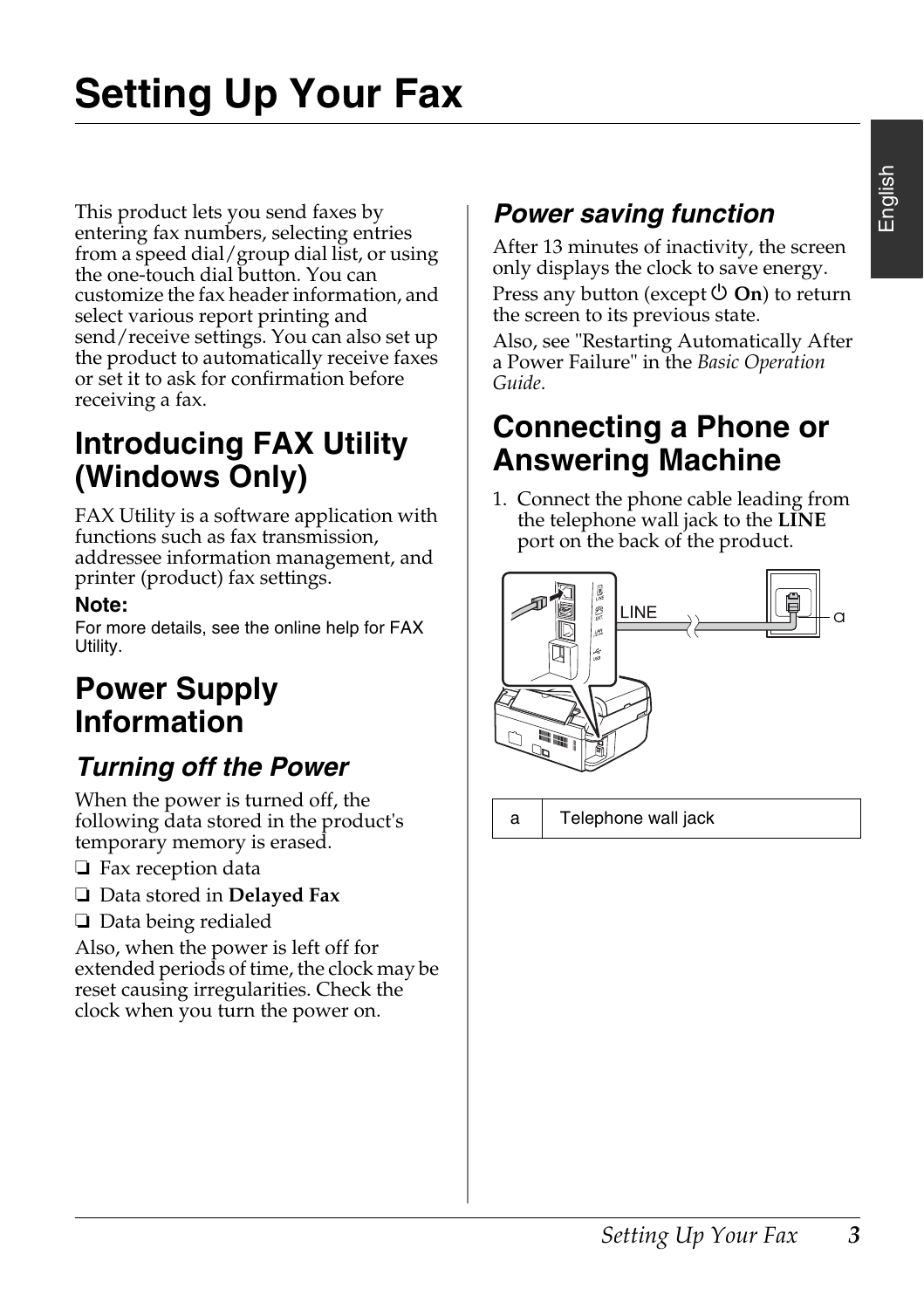2. Remove the connector cap from the **EXT.** port before connecting a phone or answering machine.





## *Other ways of connecting a phone or answering machine*

### **Connecting DSL**



| a | Telephone wall jack |  |  |  |
|---|---------------------|--|--|--|
| b | Splitter            |  |  |  |
| c | DSL modem           |  |  |  |

See the documentation that came with your DSL modem.

### **Connecting ISDN (one telephone number)**



| a | ISDN wall jack                  |  |
|---|---------------------------------|--|
|   | Terminal adapter or ISDN router |  |

See the documentation that came with your terminal adapter or ISDN router.

### **Connecting ISDN (two telephone numbers)**



| а | ISDN wall jack                  |  |  |  |
|---|---------------------------------|--|--|--|
|   | Terminal adapter or ISDN router |  |  |  |

See the documentation that came with your terminal adapter or ISDN router.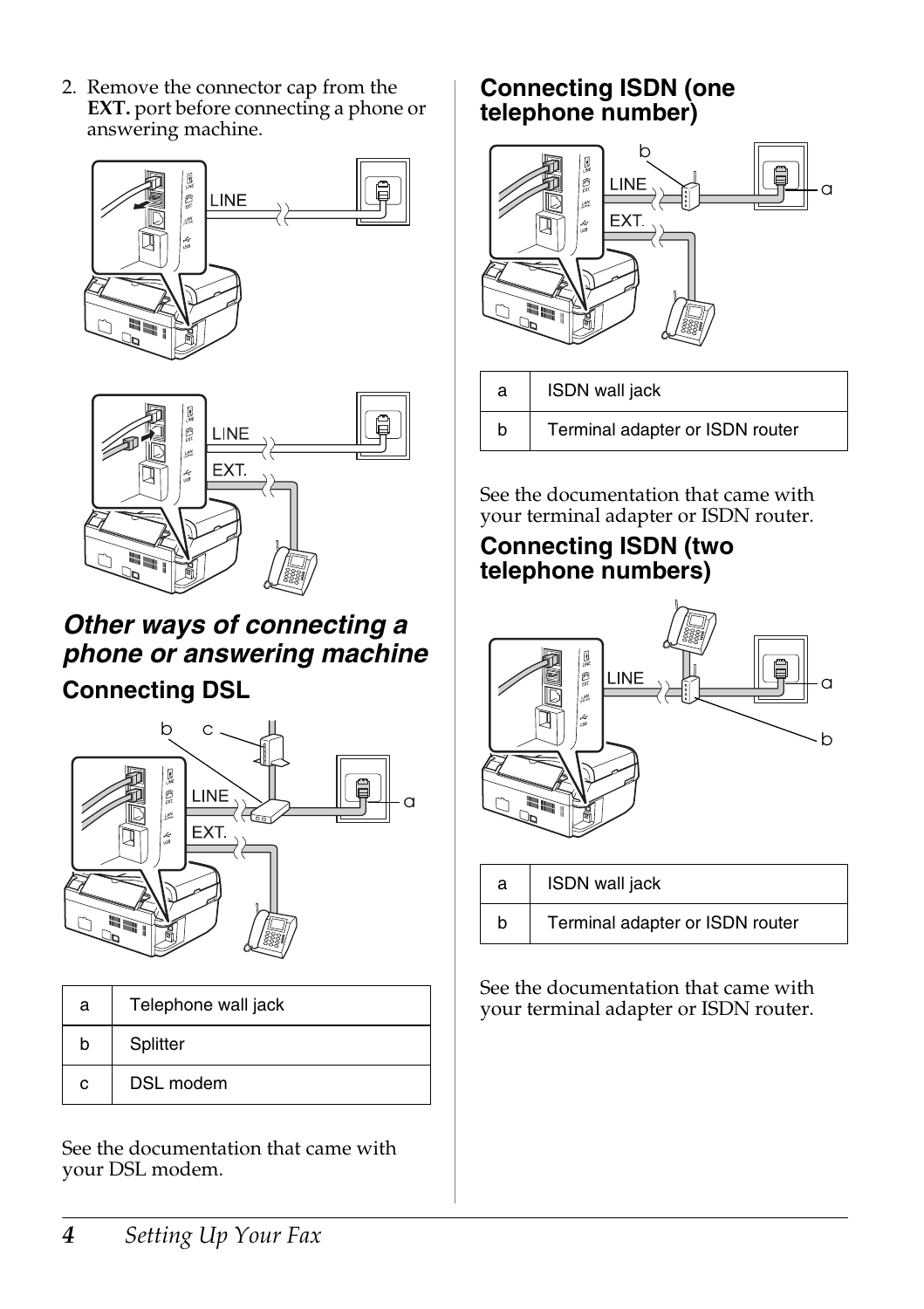## <span id="page-4-0"></span>**Checking Your Fax Connection**

The **Check Fax Connection** menu allows you to check the status of your fax connection.

- 1. Load A4-size plain paper into the sheet feeder.
- 2. Press  $\otimes$  **Fax** to select Fax mode, and then press  $\overline{\mathbf{z}}$  **Menu**.
- 3. Press **▲** or ▼ to select **5.Fax Setting**, and then press **OK**.
- 4. Press **▲** or ▼ to select **6.Check Fax Connection**, and then press **OK**.
- 5. Press  $\bullet$  **© [B&W]** or 0000 **∅ [Color]** to print the report.
- 6. Press  $\equiv$  **Menu** to return to the first screen in Fax mode.

## **Setting Up Your Fax Features**

Before sending or receiving faxes, you may want to create a fax header, select your fax preferences, and set up a speed dial/group dial list of frequently used fax numbers.

### *Checking your selected region*

Before using the product, you need to select the region where you are using the product.

- 1. Press  $\otimes$  Fax to select Fax mode, and then press  $\equiv$  **Menu**.
- 2. Press **△** or ▼ to select **9.Maintenance**, and then press **OK**.

 $<sup>•</sup>9.$  Maintenance</sup> Press OK.

- 3. Press  $\triangle$  or  $\nabla$  to select **11.Country/Region**, and then press **OK**.
- 4. If you need to change the region, use  $\blacktriangle$  or  $\nabla$  to select your region.
- 5. Press **OK**. An information screen is displayed.

6. Press the **1** key (for Yes) on the numeric keypad to change the region.

#### **Note:**

When you change the region, the fax settings are restored to their defaults.

7. Press  $\equiv$  **Menu** to return to the first screen in Fax mode.

### *Setting up Automatic Fax Reception*

When an answering machine is connected, make sure the answer time for the answering machine and the product are set correctly. If your answering machine is set to pick up on the fourth ring, you should set the product to pick up on the fifth ring or later.

#### **Note:**

**Rings to Answer** may be unavailable depending on the region.

- 1. Press  $\otimes$  Fax to select Fax mode, and then press  $\equiv$  **Menu**.
- 2. Press **▲** or ▼ to select **5.Fax Setting**, and then press **OK**.
- 3. Press  $\triangle$  or  $\nabla$  to select **5.Communication**, then press **OK**.
- 4. Press  $\triangle$  or  $\nabla$  to select **4. Rings to Answer**, then press **OK**.

#### **Note:**

**5.Rings to Answer** may be displayed depending on the region.

- 5. Press  $\triangle$  or  $\nabla$  to select the number of rings, then press **OK**. Select more than the number of rings needed for the answering machine to pick up.
- 6. See your telephone's documentation for the setup method.
- 7. Press [**Auto Answer/Space**], and turn on Auto Answer mode.
- 8. Press **OK**.
- 9. Press  $\equiv$  **Menu** to return to the first screen in Fax mode.

When you receive a call, if the other party is a fax and you pick up the phone or the answering machine answers, the product automatically begins receiving the transmission. If the other party is a caller, the phone can be used as normal or a message can be left on the answering machine.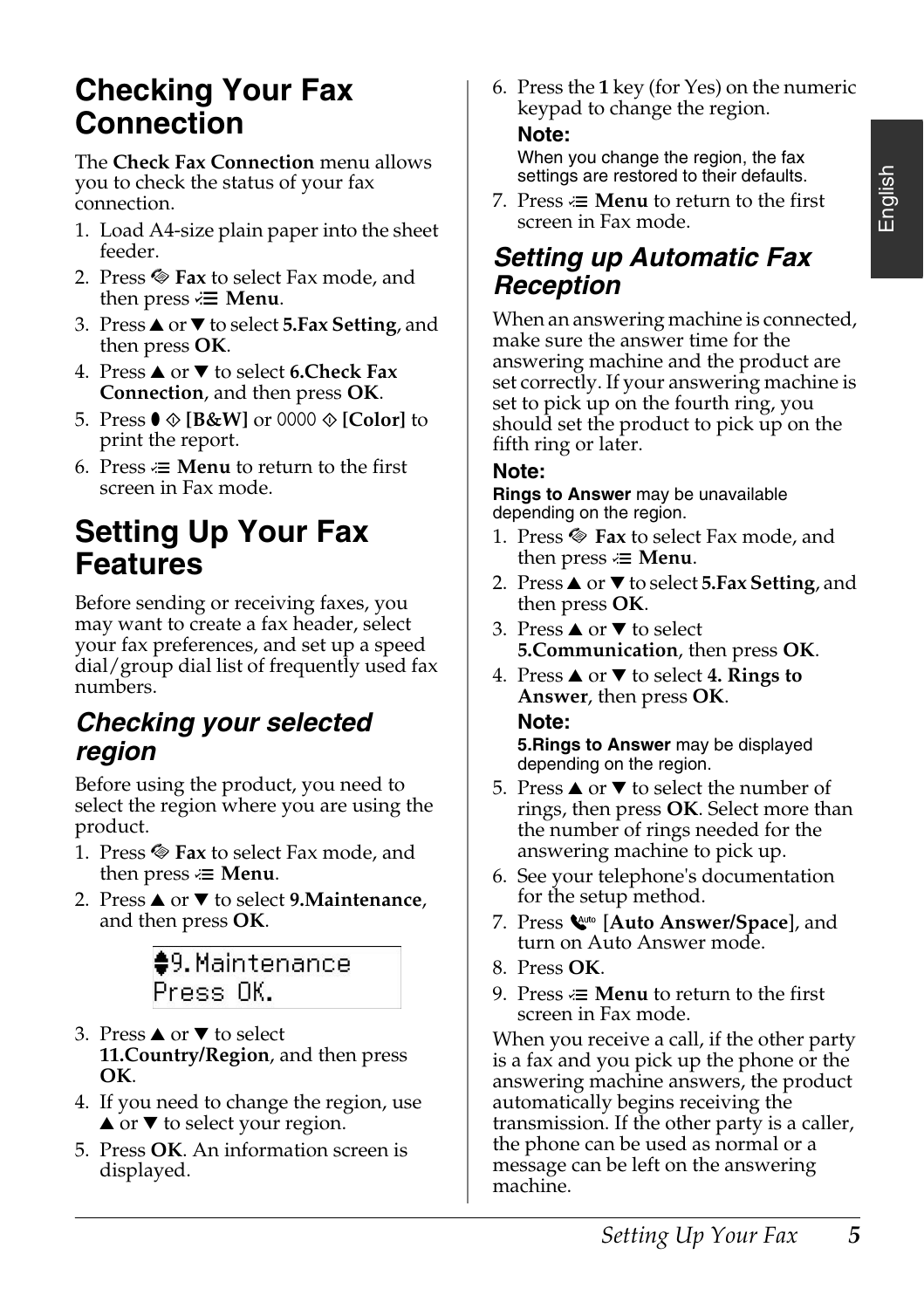#### <span id="page-5-0"></span>**Note:**

When Auto Answer mode is set to Off, you can receive the fax manually by lifting the handset. (→ "Receiving faxes manually" on page 11)

### *Using control panel buttons in fax mode*

Use the following guidelines to enter numbers and characters.

❏ To move the cursor, add a space, or delete a character

| I.D                                              | Moves the<br>cursor to the left<br>or right.                                |
|--------------------------------------------------|-----------------------------------------------------------------------------|
| <b>W</b> <sup>4uto</sup> [Auto Answer/<br>Space] | Inserts a space<br>or moves the<br>cursor one<br>character to the<br>right. |
| ા Speed<br>Dial/Group<br>Dial/Backspace]         | Deletes a<br>character or<br>moves the<br>cursor one<br>space to the left.  |

- ❏ To enter a fax number, use the numeric keypad. Press *©* ∕ **E** [Redial/Pause] to insert a pause symbol (-) when a brief pause is required during dialing. Use the # button to type the + symbol when entering a phone number in international dialing format.
- ❏ To enter characters, press a keypad number repeatedly to switch between uppercase, lowercase, or numbers. Press **1 symb** to enter the following characters: ! # % & ' ( ) \* + , - . / : ; = ? @  $\sim$

## *Creating header information*

Before sending or receiving faxes, you can create a fax header by adding information such as a phone number or name.

1. Press  $\otimes$  **Fax** to select Fax mode, and then press  $\equiv$  **Menu**.

2. Press **▲** or ▼ to select **5.Fax Setting**, and then press **OK**.



- 3. Press **▲** or ▼ to select **[7.Header](#page-5-0)**, and [then pr](#page-5-0)ess **OK**.
- 4. Select **1.Fax Header**, then press **OK**. You see the header information input screen.

Fax Header

- 5. Use the numeric keypad with other buttons on the control panel to enter the header information  $(\rightarrow$  "Using" control panel buttons in fax mode" on page 6). You can enter [up to 40](#page-5-0)  characters.
- 6. Press **OK**[. You return to](#page-5-0) **1.Fax Header**.
- 7. Press ▼ once to select **2.Your Phone Number** from the Header menu, and then press **OK**. You see the phone number input screen.

## Your Phone Number

8. Use the numeric keypad with other buttons on the control panel to enter your phone number  $(\bigstar$  "Using control panel buttons in fax mode" on page 6). You can enter up to 20 digits.

#### **Note:**

When entering your phone number, the "\*" button does not work, and the "#" button functions as a "+" (international phone calls) button.

- 9. Press **OK**. You return to **2.Your Phone Number**.
- 10. Press  $\equiv$  **Menu** to return to the first screen in Fax mode.

#### **Setting up date and time**

If you have not yet set the date or time, or if the clock is wrong, you can adjust it using the Maintenance menu.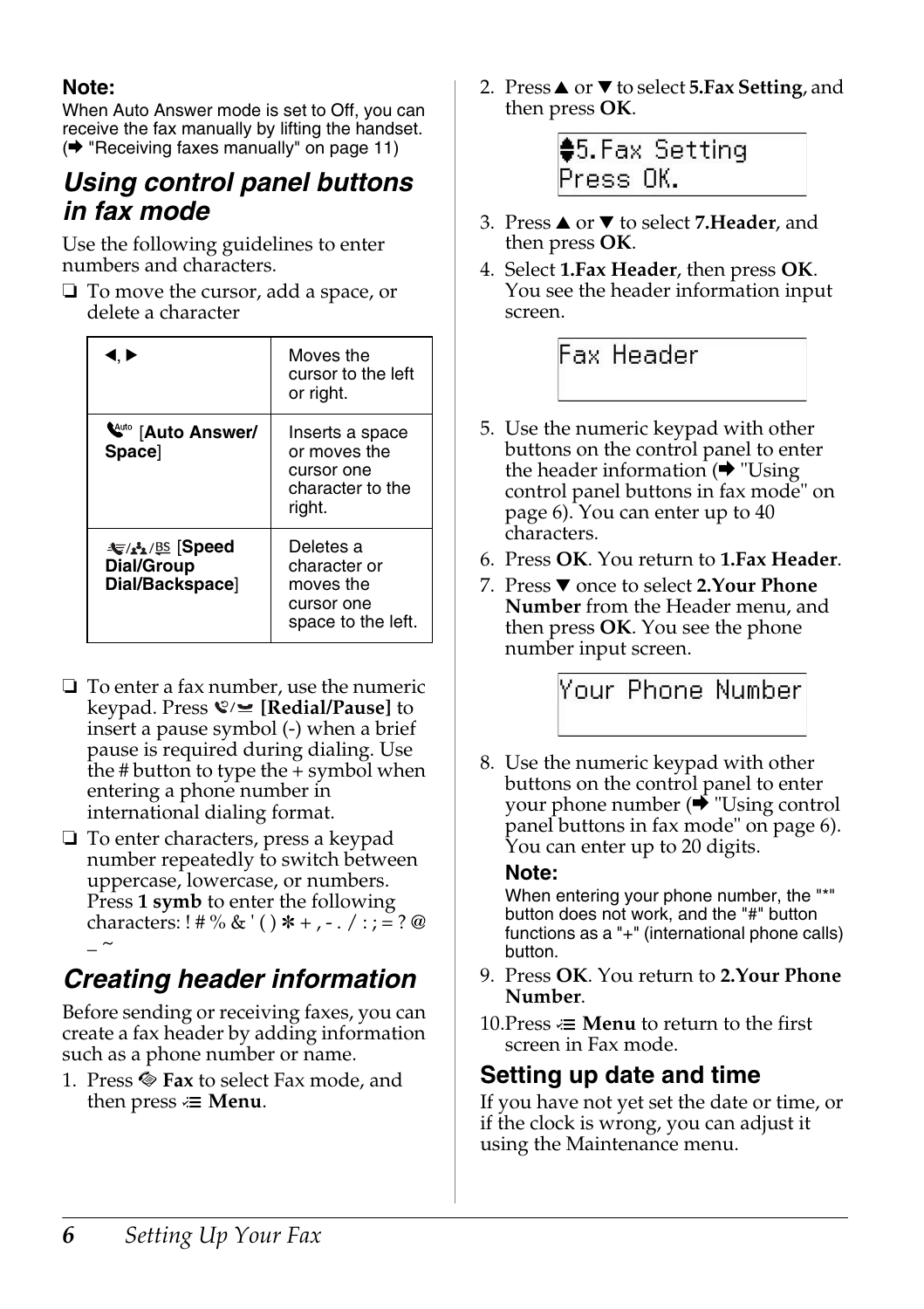- 1. Press  $\otimes$  **Fax** to select Fax mode, and then press  $\equiv$  **Menu**.
- 2. Press **△** or ▼ to select **9.Maintenance**, and then press **OK**.
- 3. Press **▲** or ▼ to select 9.Date/Time, and then press **OK**.



- 4. Use  $\blacktriangle$  or  $\nabla$  to select the type of date display, and then press **OK**.
- 5. Use the numeric keypad to change the date, and then press **OK**.
- 6. Use  $\triangle$  or  $\nabla$  to select a 12-hour or 24-hour display, and then press **OK**.
- 7. Use the numeric keypad to change the time.
- 8. If you selected 12h, use  $\blacktriangle$  or  $\nabla$  to select AM or PM.
- 9. Press **OK**. You return to **9.Date/Time**.
- 10. Press  $\equiv$  **Menu** to return to the first screen in Fax mode.

#### **Note:**

To select daylight saving time, set **Daylight Saving Time** to **On**.

#### *Setting up your speed dial list*

You can create a speed dial list of up to 60 fax numbers so you can quickly select them for faxing. You can also add names to identify the recipients and print the speed dial list.

### **Creating a new speed dial list**

- 1. Press  $\otimes$  **Fax** to select Fax mode, and then press  $\equiv$  **Menu**.
- 2. Press **▲** or ▼ to select **5.Fax Setting**, and then press **OK**.

♦5.Fax Setting Press OK.

3. Use **▲** or ▼ to select 2.Speed Dial **Setup**, then press **OK**.

4. Select **1.Create**, then press **OK**[. You see](#page-5-0)  [the available speed dial entry nu](#page-5-0)mbers.



- 5. Select or type the speed dial entry nu[mber that you want to register. You](#page-5-0)  [can register up to](#page-5-0) 60 entries.
- 6. Press **OK**.
- 7. Use the numeric keypad with other buttons on the control panel to enter a phone number  $(\rightarrow$  "Using control panel buttons in fax mode" on page 6). You can enter up to 64 digits.
- 8. Press **OK**.
- 9. Use the numeric keypad with the other buttons on the control panel to enter a name to identify the speed dial entry  $\rightarrow$  "Using control panel buttons in fax mode" on page 6). You can enter up to 30 characters.
- 10.Press **OK**. You return to **1.Create**.
- 11.If you want to add another speed dial entry, press **OK** and repeat steps 5 through 10.
- 12. Press  $\equiv$  **Menu** to return to the first screen in Fax mode.

### **Editing a speed dial entry**

1. Select **2.Edit** from [the Speed Dial Setup](#page-5-0)  [menu, then press](#page-5-0) **OK**. You see the registered speed dial entry numbers.



- [2. Select o](#page-5-0)r type the speed dial entry number that you want to edit, then press **OK**.
- 3. Use the numeric keypad with other buttons on the control panel to edit the phone number  $(\rightarrow$  "Using control panel" buttons in fax mode" on page 6).
- 4. Press **OK**.
- 5. Use the numeric keypad with the other buttons on the control panel to edit the name for the speed dial  $(\rightarrow$  "Using" control panel buttons in fax mode" on page 6).

English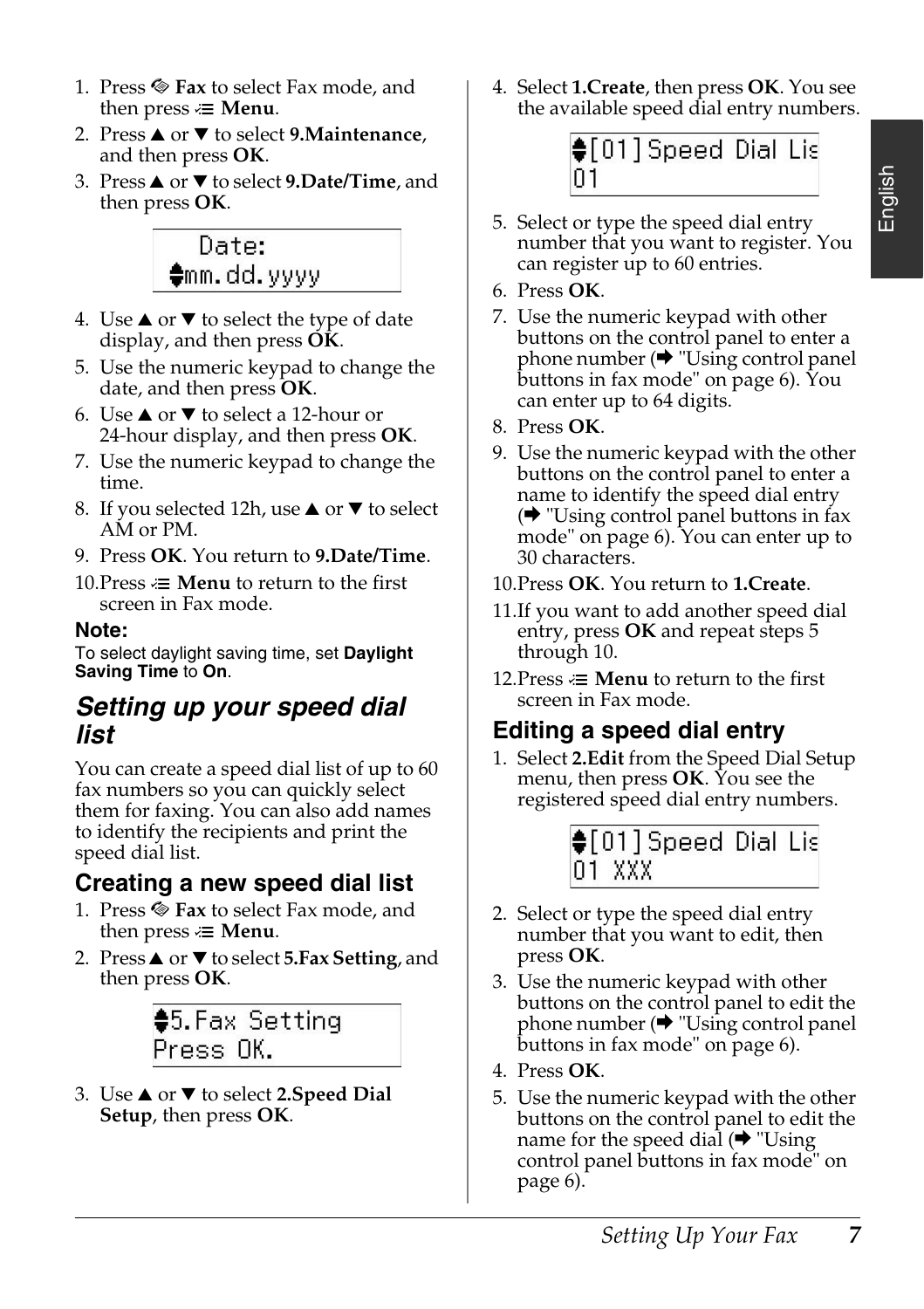- 6. Press **OK**. You return to **2.Edit**.
- 7. Press  $\equiv$  **Menu** to return to the first screen in Fax mode.

## **Deleting a speed dial entry**

1. Select **3.Delete** from the Speed Dial Setup menu, then press **OK**. You see the registered speed dial entry numbers.



- 2. Select or type the speed dial entry number that you want to delete, then press **OK**.
- 3. You see a confirmation message. Press the **1** key (for Yes) to delete the entry, or press the **2** key (for No) to cancel.
- 4. Press  $\equiv$  **Menu** to return to the first screen in Fax mode.

## *Setting up your group dial list*

The group dial list allows you to easily send the same fax message to many fax numbers.

Before creating a group dial entry, you need to register a fax number as a speed dial entry. You can register up to 60 entries combined with speed dial entries and group dial entries.

### **Creating a new group dial list**

- 1. Press  $\otimes$  **Fax** to select Fax mode, and then press  $\equiv$  **Menu**.
- 2. Press  $\triangle$  or  $\nabla$  to select **5.Fax Setting**, and then press **OK**.
- 3. Press **▲** or ▼ to select **3.Group Dial Setup**, and then press **OK**.
- 4. Select **1.Create**, and then press **OK**. You see the available group dial entry numbers.



- 5. Select or type the group dial entry number that you want to register.
- 6. Press **OK**. The screen displays **Enter Name**.
- 7. Press the keys on the numeric keypad to enter a name for the group dial entry (up to 30 characters). Use the number keys to enter letters from A to Z (in upper case or lower case), numbers 0 to 9, and various symbols.
- 8. Press **OK**.
- 9. Select or type the speed dial entry number that you want to register in the group dial list.
- 10. Press  $*$  to add the speed dial entry to the group dial.

#### **Note:**

Press  $*$  again to cancel adding the speed dial entry that you selected.

- 11.Repeat step 9 to 10 to add other speed dial entries to the group dial list. You can register up to 30 speed dial entries in a group dial.
- 12.Press **OK** to finish creating a group dial list.
- 13. Press  $\equiv$  **Menu** to return to the first screen in Fax mode.

## **Editing a group dial entry**

- 1. Select **2.Edit** from the Group Dial Setup menu, and then press **OK**. You see the available group dial entry numbers.
- 2. Select or type the group dial entry number that you want to edit.
- 3. Repeat steps 6 through 13 in the previous section to edit the group dial list.

### **Deleting a group dial entry**

- 1. Select **3.Delete** from the Group Dial Setup menu, and then press **OK**. You see the available group dial entry numbers.
- 2. Select or type the group dial entry number that you want to delete, and then press **OK**.
- 3. You see the confirmation message. Press the **1** key (for Yes) to delete the entry, or press the **2** key (for No) to cancel.
- 4. Press  $\equiv$  **Menu** to return to the first screen in Fax mode.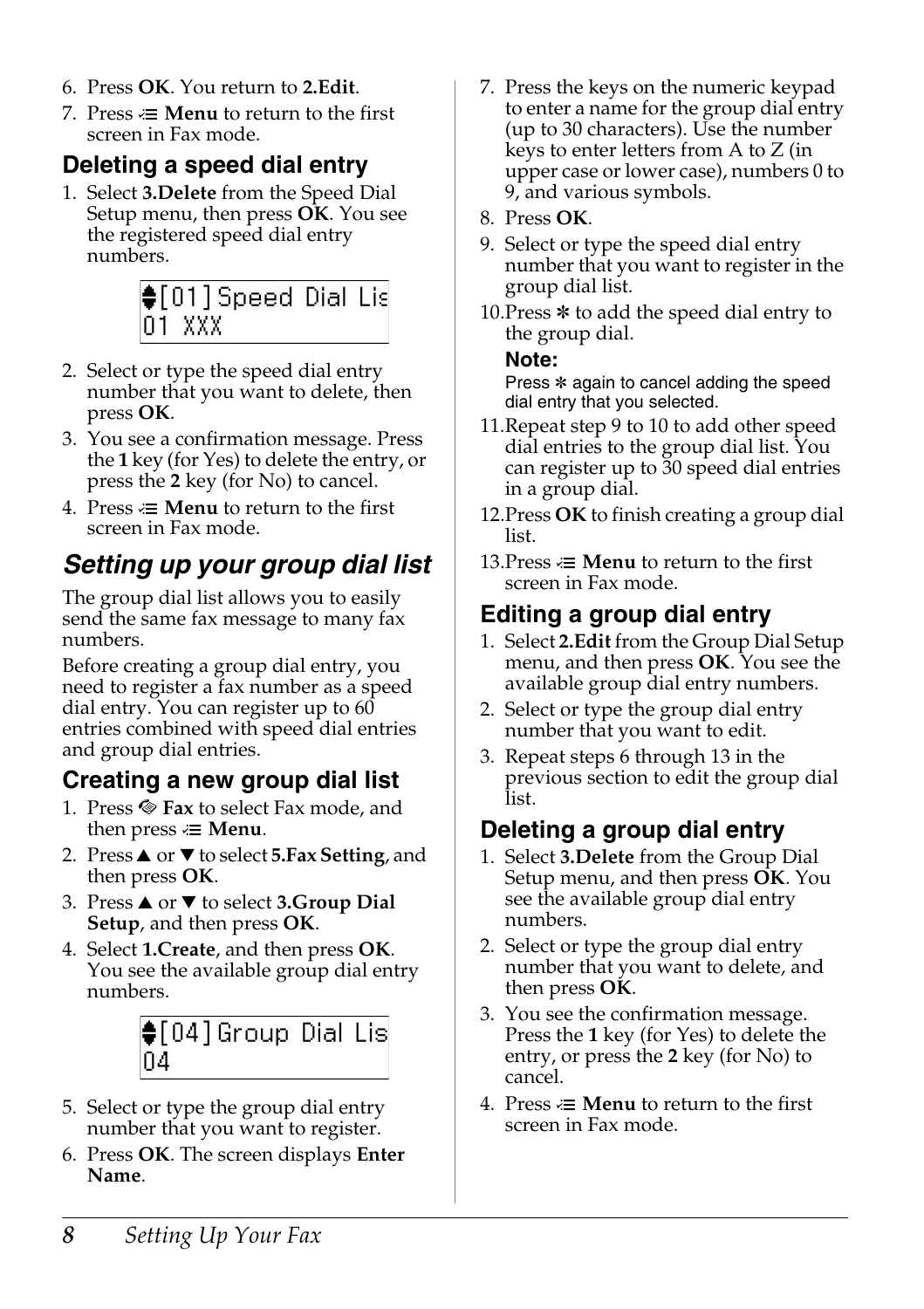# <span id="page-8-1"></span><span id="page-8-0"></span>**Faxing Photos or Documents**

## **H[andling Originals](#page-11-0)**

[When fa](#page-11-0)xing, you can select the automatic document feeder or the document table. See "Placing Originals" in the *Basic Operation Guide*.

## **Handling Paper**

<span id="page-8-2"></span>Before receiving faxes, make sure you load A4-size plain paper into the sheet feeder. See "Loading Paper" in the *Basic Operation Guide*. Also, make sure the Auto Reduction setting is set to **On** (→ "Selecting Send/Receive Settings" on page 12).

#### **Note:**

<span id="page-8-3"></span>If the incoming fax pages are larger than A4-size, the fax size is reduced to fit or printed on multiple pages, depending on the Auto Reduction setting you select.

## **Sending Faxes**

Before sending a fax, place your original in the automatic document feeder or on the document table. Then send your fax by entering a fax number, redialing the previous fax number, or selecting an entry from your speed dial list.

### *Entering or redialing a fax number*

- 1. Press  $\otimes$  **Fax** to select Fax mode.
- 2. Use the keys on the numeric keypad to enter the fax number. You can enter up to a maximum of 64 digits.



If you want to redial the last fax number you used, press [**Redial/Pause**] instead of entering a fax number. The last fax number is displayed on the LCD screen.

3. Press the  $\bullet \otimes$  [**B&W**] or the  $0000 \otimes$  [**Color**] button.

#### **Note:**

- ❏ Because color faxes cannot be stored in memory, the printer dials the fax number and faxes your document in real time.
- ❏ If the recipient's fax machine prints only in black and white, your fax data is automatically sent in black and white even if you select **Color** or **B&W**.
- ❏ If you need to cancel faxing at any time, press  $\otimes$  **Stop/Clear.**
- 4. If you use the document table, you see this screen after your original is scanned.

Send another page 1:Yes 2:No

If you need to fax another page press the **1** key (for Yes), open the document cover, remove your first original, place your next original, and close the document cover. Then press **OK** to fax the next page. Repeat these steps to fax any other pages.

If you do not need to fax another page, press the **2** key (for No).

#### **Note:**

- ❏ If the fax number is busy or there is some other connection problem, you see a redialing information screen and the product redials the number after one minute. Wait for the redial, or press **Q**/**<u></u> [Redial/Pause] during the redial** countdown to redial immediately.
- ❏ Documents scanned up to this point will be transmitted after 20 seconds.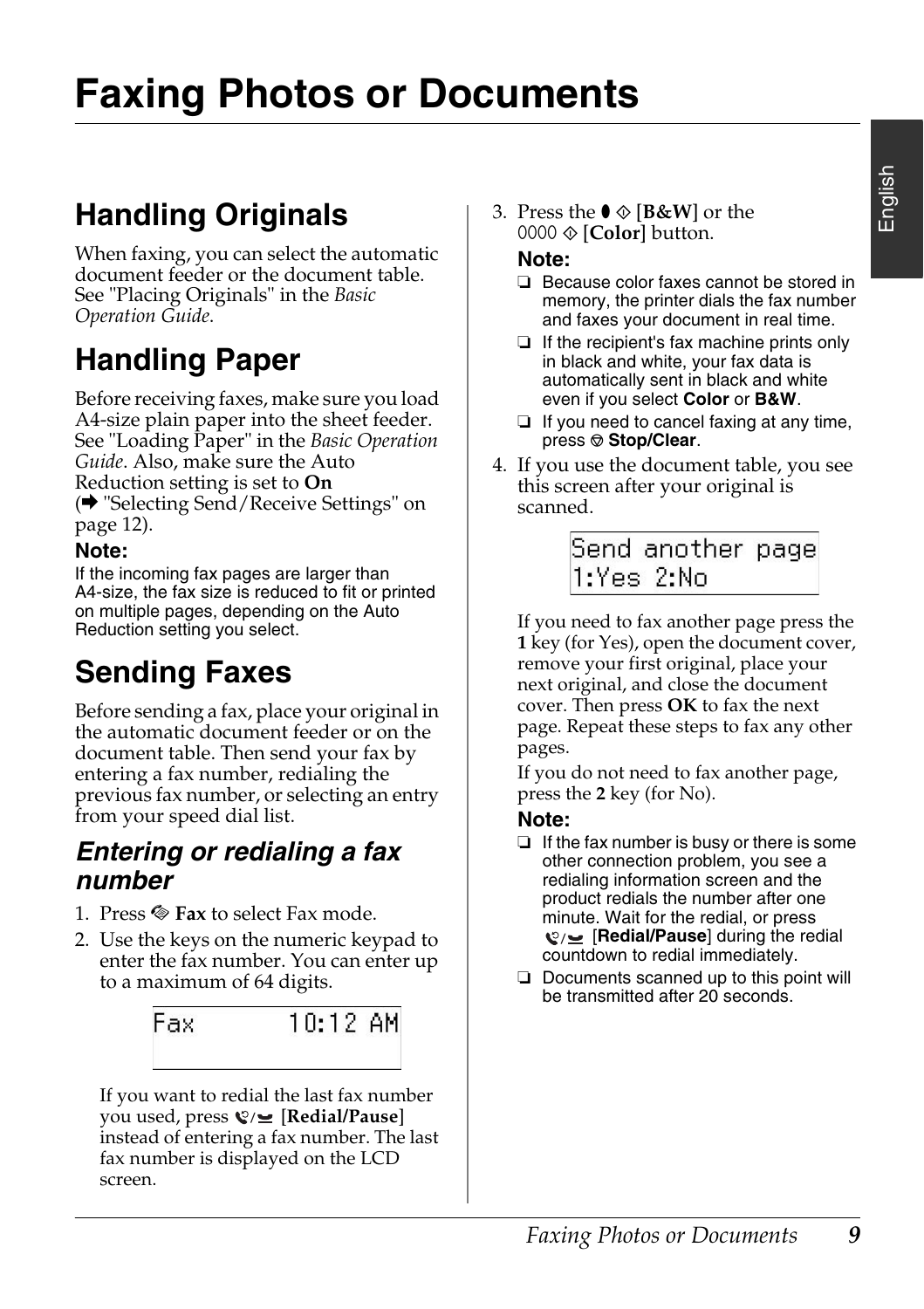### *Speed dialing/Group dialing fax numbers*

- 1. Press  $\otimes$  **Fax** to select Fax mode.
- 2. Press  $\leftarrow$  **A**<sub>1</sub>/BS</sub> [Speed Dial/Group **Dial/Backspace**]. The first speed dial/group dial entry name or number from your list is displayed.
- 3. To fax to the first speed dial/group dial entry, press **OK**.

To select a different speed dial/group dial entry, press  $\triangle$  or  $\nabla$  to display the entry, or press the number key that corresponds to the speed dial/group dial entry number.

4. Repeat steps 3 to 4 in the previous section to fax.

#### **Note:**

If you use group dial list, only B&W is available.

### *One-touch dialing fax numbers*

You can quickly access entries No.1 to No.5 in your speed dial/group dial list with one-touch dial buttons. These buttons are available in any Copy/Fax/Scan mode.



- 1. Press a one-touch dial button to select the speed dial/group dial entry.
- 2. Carry out steps 3 to 4 from Entering or redialing a fax number  $(\rightarrow$  "Entering or redialing a fax number" on page 9).

#### **Note:**

If you use group dial list, only B&W is available.

## *Broadcast sending*

Broadcast allows you to easily send the same fax message to many fax numbers using speed dial/group dial, redial, or by entering a phone number. You can send up to 30 phone numbers.

- 1. Press  $\otimes$  **Fax** to select Fax mode.
- 2. Enter a fax number using speed dial, group dial, one-touch butt[on, redial, or](#page-8-3)  [enter a number directly using the](#page-8-3)  numeric keypad.
- 3. Press **OK**. You see this screen.

Enter another numl 1:Yes 2:No

- 4. Press the **1** key (for Yes) to add another number, then repeat steps [2 to 3.](#page-8-3) [If you do not need to add another](#page-8-3) fax number, press the **2** key.
- 5. Carry out steps 3 to 4 from "Entering or redialing a fax number" on page 9.

#### **Note:**

If you use group dial list, only B&W is available.

### *Transmission timer*

You can specify at what time you want to send your fax.

- 1. Carry out steps 1 to 2 from Entering or redialing a fax number  $(\blacktriangleright$  "Entering or redialing a fax number" on page 9). You can also use speed dial/group dial lists or one-touch dial to select fax numbers.
- 2. Press  $\equiv$  **Menu**, press  $\triangle$  or  $\nabla$  to select **3.Delayed Fax**, and then press **OK**.
- 3. Press  $\triangle$  or  $\nabla$  to select **On**, and then  $pres$ .
- 4. Set the time that you want to send the fax, and then press **OK**.

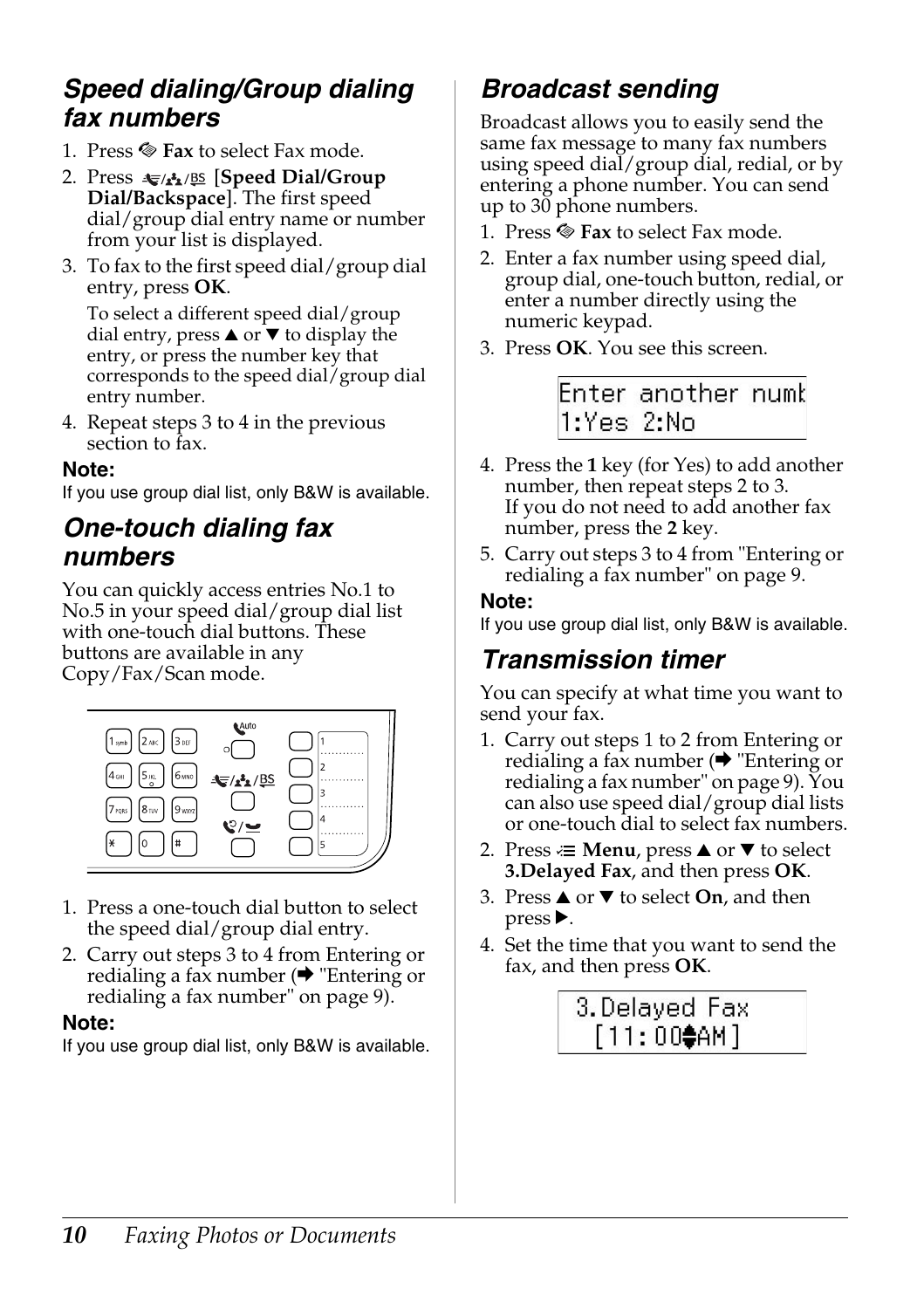- 5. Press  $\equiv$  **Menu** to return to the first screen in Fax mode.
- 6. Press  $\mathbf{0} \otimes [\mathbf{B} \& \mathbf{W}]$ .

#### **Note:**

Color is not available for transmission timer. Once it has been scanned, the fax is transmitted at the time you specified.

#### **Note:**

If you need to cancel faxing at any time, press y **Stop/Clear**.

### *Sending faxes from the connected phone*

If your phone is connected to the product, you can send fax data after the connection is made.

- 1. Pla[ce your original in the automatic](#page-8-3)  [document](#page-8-3) feeder or on the document table.
- 2. Dial a number from the phone connected to the printer. You see this screen.

Communication poss 1:Send 2:Receive

- 3. Press the **1** key (for Send).
- 4. Follow steps 3 to 4 from Sending a Fax  $\leftrightarrow$  "Entering or redialing a fax number" on page 9).
- 5. Put the phone down on the hook. **Note:**

If you need to cancel faxing at any time, press  $\otimes$  **Stop/Clear.** 

## **Receiving Faxes**

There are three ways to receive faxes.

### *Receiving faxes automatically*

The product automatically receives and prints faxes in Auto Answer mode.

- 1. Load A4-size plain paper into the sheet feeder.
- 2. Press [**Auto Answer/Space**], and turn on the Auto Answer mode.

### *Receiving faxes manually*

If your phone is connected to the product, and Auto Answer mode has been set to Off, you can receive fax data after the connection is made.

- 1. Load A4-size plain paper into the sheet feeder.
- 2. When the telephone rings, lift the phone connected to the printer. You see this screen.

Communication poss 1:Send 2:Receive

- 3. Press the **2** key (to receive).
- 4. Press the 1 key (for Yes), and then put the phone back on the hook.
- 5. Press **OK** to print the fax after receiving the data.

### *Receiving faxes from fax information service (Poll to Receive)*

This function is used to gather information stored on another party's fax machine to your product.

- 1. Load A4-size plain paper into the sheet feeder.
- 2. Press  $\otimes$  Fax to select Fax mode, and then press  $\equiv$  **Menu**.
- 3. Press **▲** or ▼ to select 4.Fax Mode, and then press **OK**.
- 4. Press **△** or ▼ to select **Poll to Receive**, and then press **OK**.
- 5. Press  $\equiv$  **Menu**. You see this screen.

### Receive From

- 6. Enter the other party's fax number.
- 7. Press  $\hat{\diamond}$   $\bullet$  [**B&W**] or  $\hat{\diamond}$  0000 [**Color**] to start the transmission.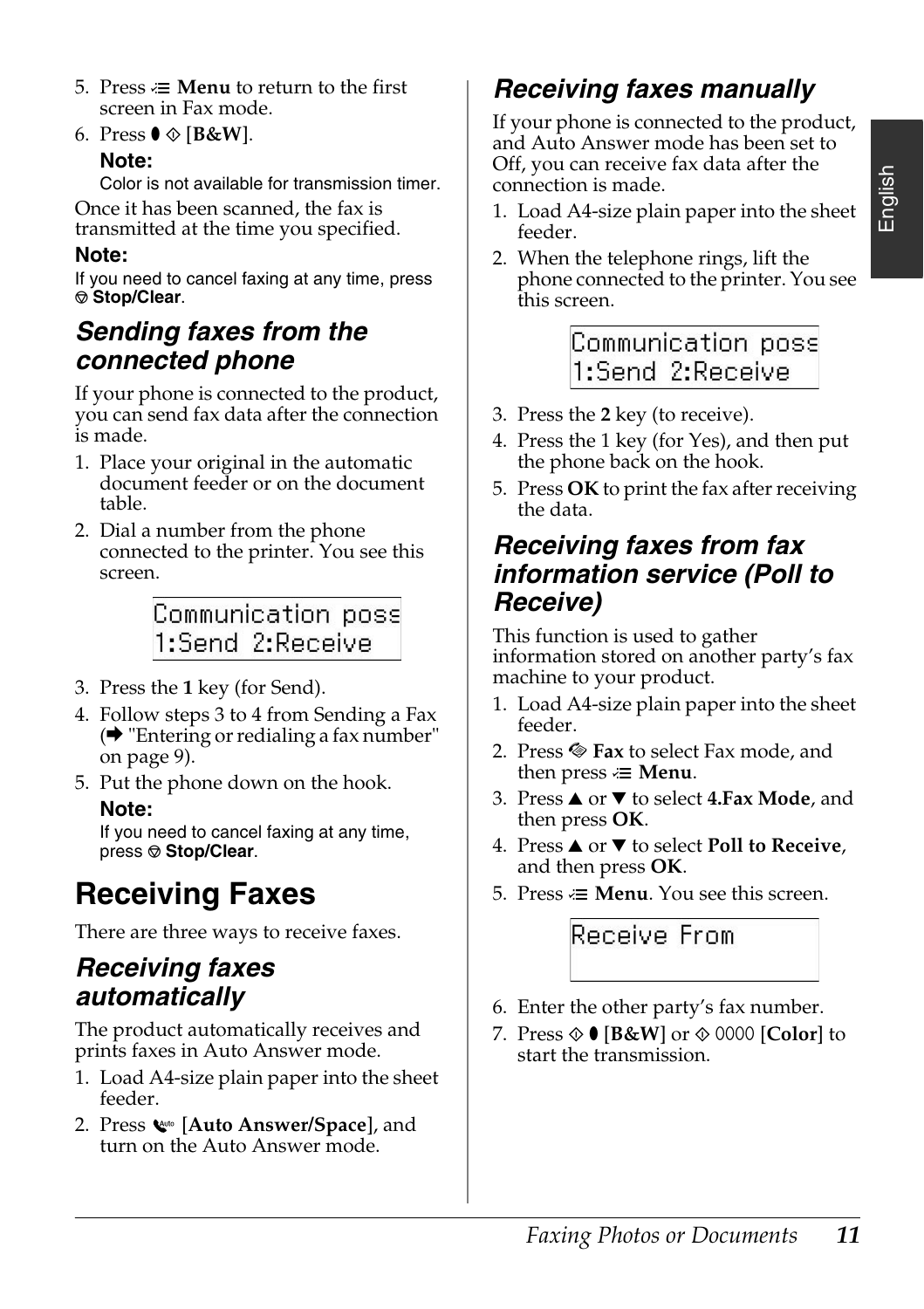## <span id="page-11-1"></span><span id="page-11-0"></span>**Selecting Send/Receive Settings**

#### **Note:**

Specifications vary depending on the region and the values displayed on the screen may differ from the following list.

| <b>Setting and</b><br><b>Options</b> | <b>Description</b>                                                                                                                                                                                                                                                  |
|--------------------------------------|---------------------------------------------------------------------------------------------------------------------------------------------------------------------------------------------------------------------------------------------------------------------|
| <b>Resolution</b>                    | <b>Standard, Fine, Photo</b>                                                                                                                                                                                                                                        |
|                                      | Sets the resolution when<br>reading documents.                                                                                                                                                                                                                      |
| Contrast                             | $+4$ to $-4$                                                                                                                                                                                                                                                        |
|                                      | Sets the contrast when<br>reading documents and<br>for print outs.                                                                                                                                                                                                  |
| Auto<br><b>Reduction</b>             | On, Off                                                                                                                                                                                                                                                             |
|                                      | Indicates whether large<br>received faxes are<br>reduced in size to fit on<br>A4-size paper or printed<br>at their original size on<br>multiple sheets.                                                                                                             |
| Last<br>Transmission<br>Report       | Off. On Error. On Send                                                                                                                                                                                                                                              |
|                                      | Indicates whether or<br>when the product prints<br>a report for outgoing<br>faxes. Select Off to turn<br>off report printing, select<br>On Error to print reports<br>only when an error<br>occurs, or select On<br>Send to print reports for<br>every fax you send. |
| <b>Dial Mode</b>                     | <b>Tone. Pulse</b><br>This setting may not be<br>displayed depending on<br>the region.                                                                                                                                                                              |
|                                      | Indicates the type of<br>phone system to which<br>you have connected the<br>product.                                                                                                                                                                                |

| <b>Setting and</b><br><b>Options</b> | <b>Description</b>                                                                                                                                                                                                     |
|--------------------------------------|------------------------------------------------------------------------------------------------------------------------------------------------------------------------------------------------------------------------|
| DRD                                  | All, Single, Double,<br>Triple, Double & Triple<br>This option may be On<br>or Off depending on the<br>region.                                                                                                         |
|                                      | Indicates the type of<br>answer ring pattern you<br>want to use to receive<br>faxes. You must have<br>set up your phone<br>system to use different<br>ring patterns to select an<br>option other than All (or<br>Off). |
| <b>ECM</b>                           | On, Off                                                                                                                                                                                                                |
|                                      | Indicates whether you<br>use Error Correction<br>Mode to automatically<br>request retransmission<br>of fax data that is<br>received with detected<br>errors.                                                           |
| V.34                                 | On. Off                                                                                                                                                                                                                |
|                                      | Indicates the speed at<br>which you transmit and<br>receive faxes.<br>On is 33.6 Kbps and Off<br>14.4 Kbps.                                                                                                            |
| Rings to<br>Answer                   | 1, 2, 3, 4, 5, 6, 7, 8, 9<br>The default value varies<br>by region. This setting<br>may not be displayed<br>depending on the<br>region.                                                                                |
|                                      | Indicates the number of<br>rings that must occur<br>before the product<br>automatically receives a<br>fax.                                                                                                             |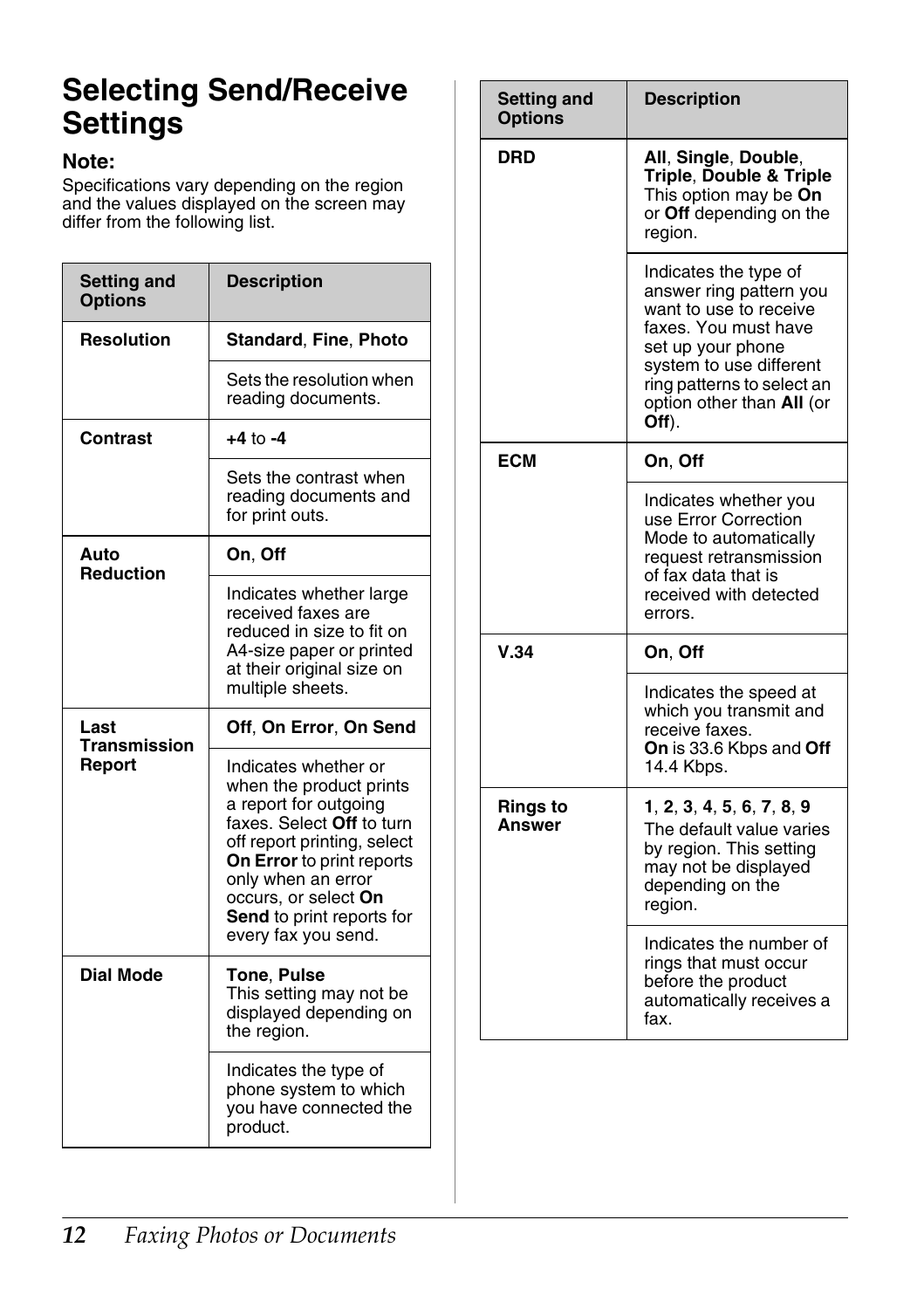| <b>Setting and</b><br><b>Options</b> | <b>Description</b>                                                                                                                                                                                                                                                  |
|--------------------------------------|---------------------------------------------------------------------------------------------------------------------------------------------------------------------------------------------------------------------------------------------------------------------|
| <b>Dial Tone</b><br><b>Detection</b> | On, Off                                                                                                                                                                                                                                                             |
|                                      | When this is set to On,<br>the product dials<br>automatically when it<br>detects a dial tone.<br>It may not be able to<br>detect a dial tone when<br>a PBX (Private Branch<br>Exchange) or a TA<br>(Terminal Adapter) is<br>connected. In that case,<br>set to Off. |

## <span id="page-12-0"></span>**Printing Reports**

- 1. Load plain paper into the sheet feeder.
- 2. Press  $\otimes$  Fax to select Fax mode, and then press  $\equiv$  **Menu**.
- 3. Press▲ or ▼ to select **5.Fax Setting**, and then press **OK**.
- 4. Make sure **1.Print Report** is displayed, and then press **OK**.
- 5. Press  $\triangle$  or  $\nabla$  to display one of these options:
	- ❏ 1.Fax Log
	- ❏ 2.Last Transmission
	- ❏ 3.Speed Dial List
	- ❏ 4.Group Dial List
	- ❏ 5.Reprint Faxes
	- ❏ 6.Protocol Trace
- 6. If you select anything other than **1.Fax Log**, go to step 7. If you select **1.Fax Log**, press **OK**, and then press **OK** again.
- 7. Press  $\bullet \otimes [\mathbf{B} \& \mathbf{W}]$  or 0000  $\otimes [\mathbf{Color}]$  to print the report you selected.
- 8. Press  $\equiv$  **Menu** to return to the first screen in Fax mode.

| <b>Description</b>                                                                                                                                                                                                                                                                  |                       | <b>Menu</b>                                                   | <b>Description</b>                                  |
|-------------------------------------------------------------------------------------------------------------------------------------------------------------------------------------------------------------------------------------------------------------------------------------|-----------------------|---------------------------------------------------------------|-----------------------------------------------------|
| On. Off                                                                                                                                                                                                                                                                             |                       | Fax Log                                                       | Prints the<br>communication log for<br>all recorded |
| When this is set to <b>On</b> .<br>the product dials<br>automatically when it<br>detects a dial tone.<br>It may not be able to<br>detect a dial tone when<br>a PBX (Private Branch<br>Exchange) or a TA<br>(Terminal Adapter) is<br>connected. In that case,<br>set to <b>Off</b> . |                       |                                                               | communications.                                     |
|                                                                                                                                                                                                                                                                                     |                       | Last<br>Transmission                                          | Prints the latest<br>communication in the           |
|                                                                                                                                                                                                                                                                                     |                       |                                                               | log (transmission and<br>polling reception).        |
|                                                                                                                                                                                                                                                                                     |                       | Speed Dial<br>List                                            | Prints the speed dial list.                         |
|                                                                                                                                                                                                                                                                                     | Group Dial List       | Prints the group dial list.                                   |                                                     |
| ports<br>r into the sheet feeder.<br>elect Fax mode, and<br>enu.                                                                                                                                                                                                                    | <b>Reprint Faxes</b>  | Reprints the faxes<br>received so far.                        |                                                     |
|                                                                                                                                                                                                                                                                                     | <b>Protocol Trace</b> | Prints the latest protocol<br>trace for one<br>communication. |                                                     |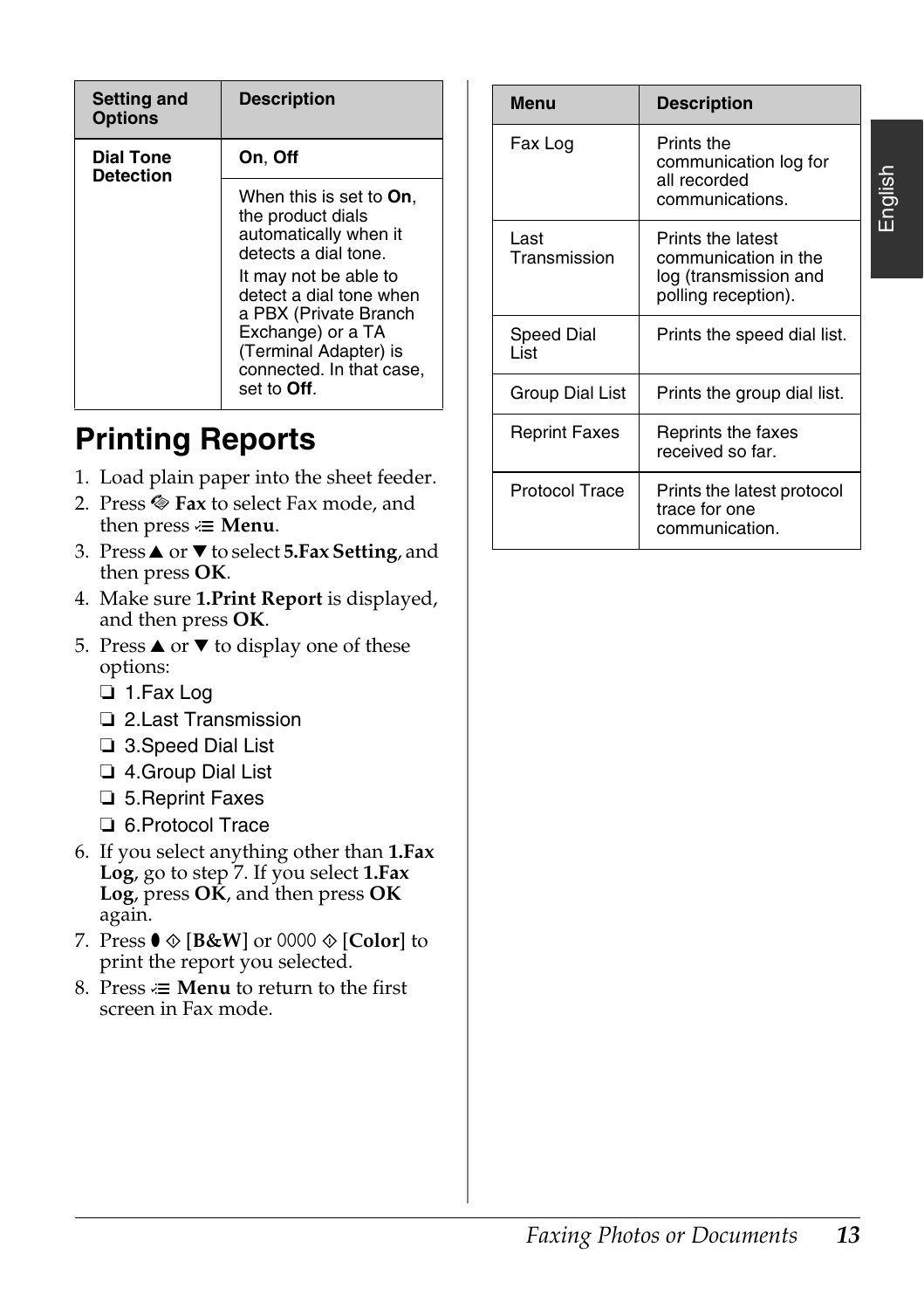# <span id="page-13-1"></span><span id="page-13-0"></span>**Solving Problems**

See your *Basic Operation Guide* or online *User's Guide* for help on using the printer with a computer.

## **[Error Messages](#page-4-0)**

<span id="page-13-2"></span>

| <b>Error Messages</b>                 | <b>Solution</b>                                                                     |
|---------------------------------------|-------------------------------------------------------------------------------------|
| No dial tone<br>Fax job<br>incomplete | Make sure the phone<br>cable is connected<br>correctly and the<br>phone line works. |

Use the **Check Fax Connection** menu to check the status of your fax connection

(<sup>→</sup>"Checking Your Fax Connection" on page 5).

## **Problems and Solutions**

## *Faxing problems*

- ❏ If you have problems sending a fax, make sure the phone cable is connected correctly and verify that the phone line works by connecting a phone to it. Also make sure that your recipient's fax machine is turned on and working.
- ❏ [If you have problems receiving a fax,](#page-11-1)  make sure paper is loaded correctly, the phone cable is connected correctly, and the phone line works.
- ❏ If you connected the product to a DSL phone line, you must install a DSL filter to the line or you will not be able to fax. Contact your DSL provider for the necessary filter.
- ❏ If your phone line has static or other noise problems, turn off the **V.34** setting and try faxing again (→ "Selecting Send/Receive Settings" on page 12). If the problem persists, turn off the **ECM** (Error Correction Mode) setting and try faxing again.

### *Restore default settings*

- 1. Press  $\otimes$  **Fax** to select Fax mode, and then press  $\equiv$  **Menu**.
- 2. Press▲ or ▼ to select **6.Restore Default Settings**, and then press **OK**.
- 3. Press  $\triangle$  or  $\nabla$  to display one of these options:
	- ❏ 1.Reset Fax Send/Receive Settings
	- ❏ 2.Reset Fax Data Settings
	- ❏ 3.Reset Network Settings
	- ❏ 4.Reset All except Network & Fax Settings
	- ❏ 5.Reset All Settings
- 4. Press **OK** to restore the default settings you selected.
- 5. Press the 1 key (for Yes) to restore the default settings, and then press **OK**.
- 6. Press  $\equiv$  **Menu** to return to the first screen in Fax mode.

| <b>Menu</b>                           | <b>Description</b>                                                                                                                                                                                                                                       |
|---------------------------------------|----------------------------------------------------------------------------------------------------------------------------------------------------------------------------------------------------------------------------------------------------------|
| Reset Fax<br>Send/Receive<br>Settings | Resets the following<br>items to the default<br>factory settings:<br>Scan & Print Setup<br>(Resolution/Contrast/Au<br>to Reduction/Last<br>Transmission Report),<br>Communication (Dial<br>Mode/DRD/ECM/V.34/R<br>ings to Answer/Dial<br>Tone Detection) |
| Reset Fax<br>Data Settings            | Resets the following<br>items to the default<br>factory settings:<br>Speed Dial Setup,<br>Group Dial Setup,<br>Header (Fax<br>Header/Your Phone<br>Number), Fax Log                                                                                      |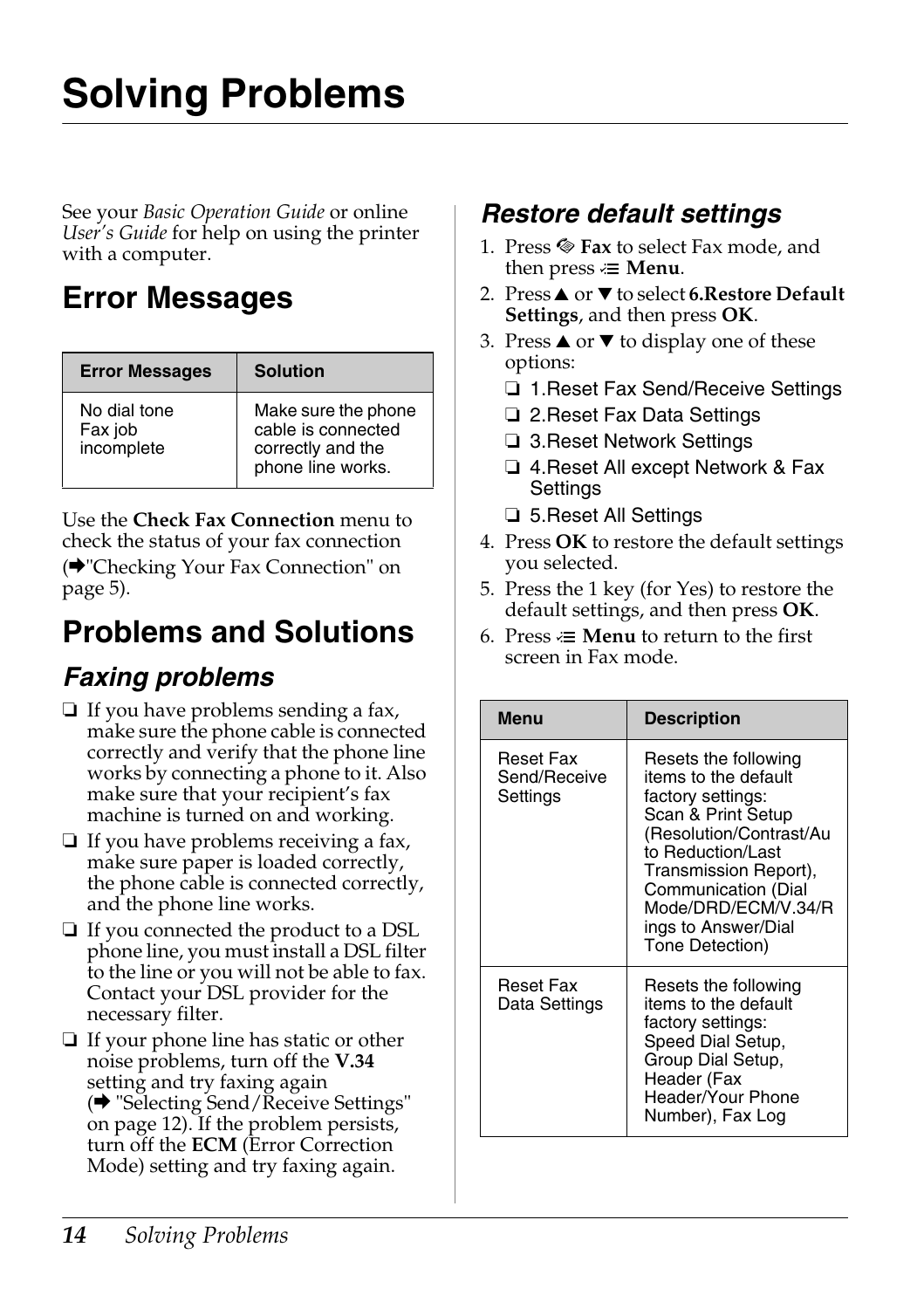| Menu                             | <b>Description</b>                                             |
|----------------------------------|----------------------------------------------------------------|
| <b>Reset Network</b><br>Settings | Resets Network settings<br>to the default factory<br>settings. |
| Reset All                        | Resets all items except                                        |
| except                           | for Network and Fax                                            |
| Network & Fax                    | settings to the default                                        |
| Settings                         | settings.                                                      |
| Reset All                        | Resets all items to the                                        |
| Settings                         | default factory settings.                                      |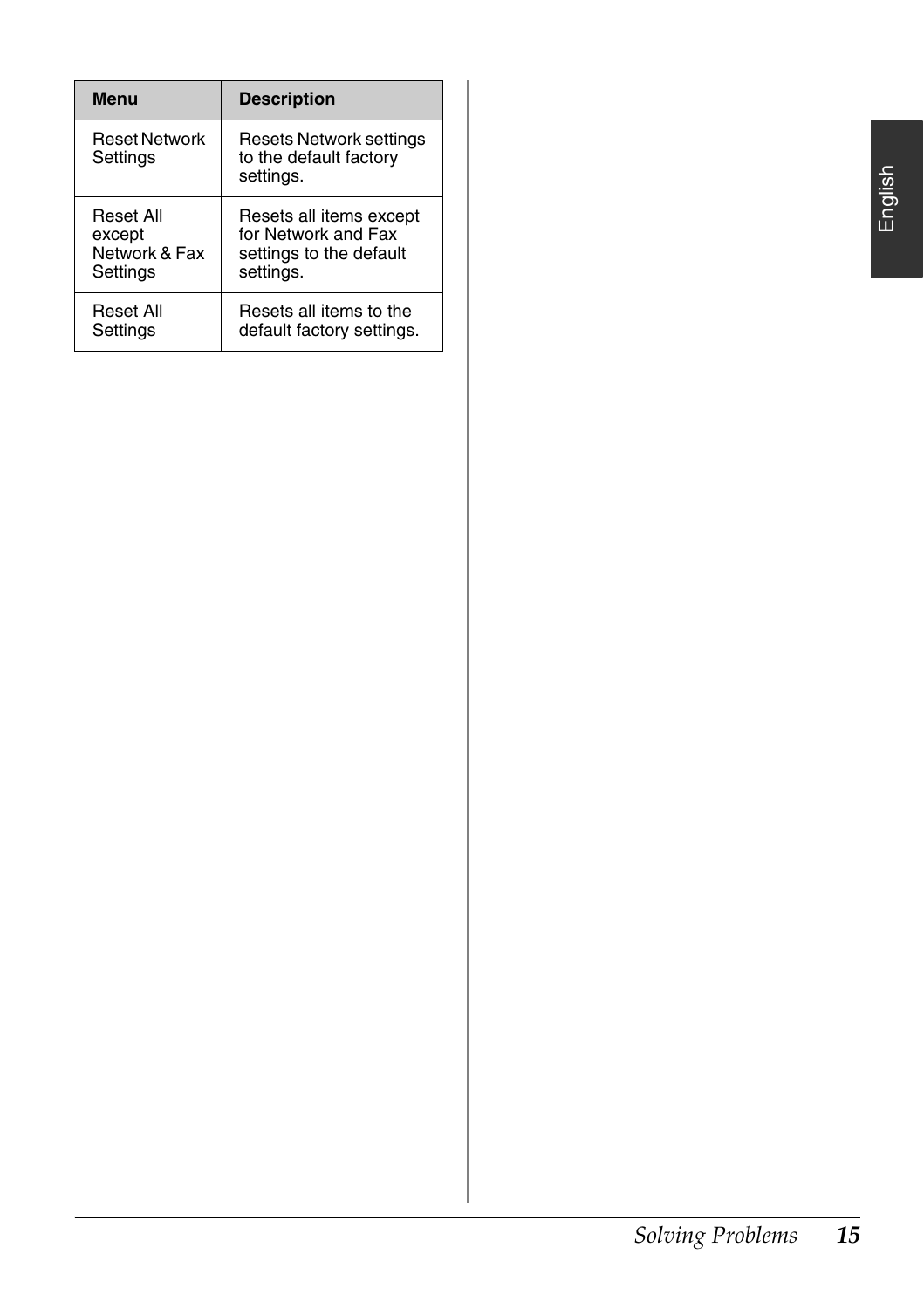## <span id="page-15-1"></span><span id="page-15-0"></span>**Important Safety Instructions**

Before using this printer, read and follow these safety instructions:

- ❏ Use only the power cord that comes with the printer. Use of another cord may cause fire or shock. Do not use the cord with any another equipment.
- ❏ Make sure the power cord meets all relevant local safety standards.
- ❏ Use only the type of power source indicated on the label.
- ❏ Place the printer near a wall outlet where the power cord can be easily unplugged.
- ❏ Do not let the power cord become damaged or frayed.
- ❏ Make sure the total ampere rating of the devices plugged into an extension cord or a wall outlet does not exceed the ampere rating limit.
- ❏ Avoid locations that are subject to rapid changes in heat or humidity, shocks or vibrations, dust, or direct sunlight.
- ❏ Do not block or cover openings in the case or insert objects through the slots.
- ❏ Place the printer on a flat, stable surface that extends beyond its base in all directions. It will not operate properly if it is tilted or at an angle. And make sure the back of the printer is at least 10 cm away from the wall for sufficient ventilation.
- ❏ Do not open the scanner unit while copying, printing, or scanning.
- ❏ Do not touch the white flat cable inside the printer.
- ❏ Do not spill liquid on the printer.
- ❏ Do not use aerosol products that contain flammable gases inside or around the printer. Doing so may cause fire.
- ❏ Except as specifically explained in your documentation, do not attempt to service the printer yourself.
- ❏ Unplug the printer and refer servicing to qualified service personnel under the following conditions: if the power cord or plug is damaged; if liquid has entered the printer; if the printer has been dropped or the case damaged; if the printer does not operate normally or exhibits a distinct change in performance.
- ❏ When storing or transporting the printer, do not tilt it, stand it on its side, or turn it upside down; otherwise ink may leak from the cartridge.
- ❏ Be careful not to trap your fingers when closing the scanner unit.
- ❏ Do not press too hard on the document table when placing the originals.
- ❏ Do not place anything except for originals in the automatic document feeder.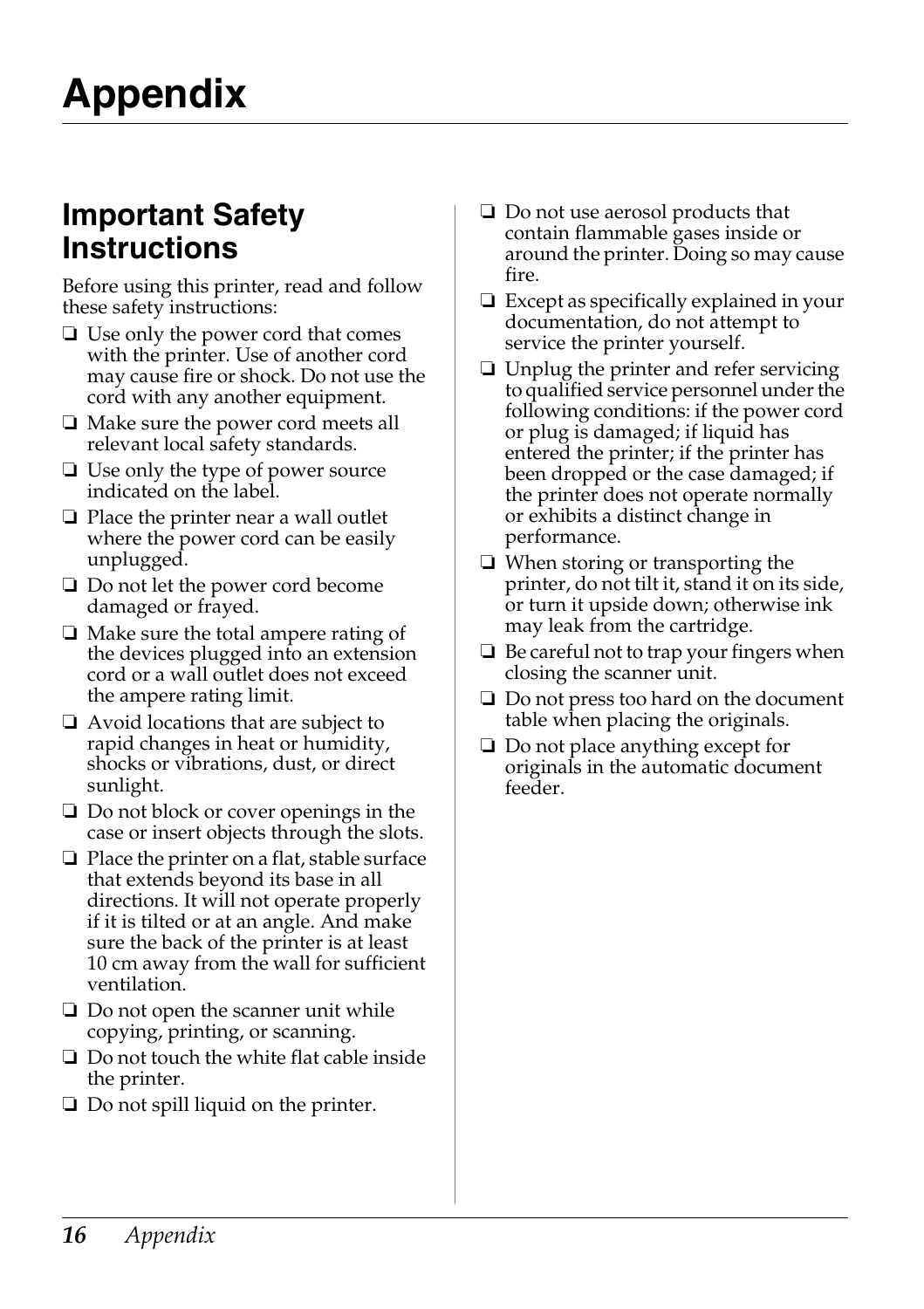### *Telephone Equipment Safety Instructions*

When using telephone equipment, you should always follow basic safety precautions to reduce the risk of fire, electric shock, and personal injury, including the following:

- ❏ Do not use the product near water.
- ❏ Avoid using a telephone during an electrical storm. There may be a remote risk of electric shock from lightning.
- ❏ Do not use a telephone to report a gas leak in the vicinity of the leak.
- ❏ Keep this instruction manual handy for future reference.

#### **For New Zealand users:**

General warning

The grant of a Telepermit for any item of terminal equipment indicates only that Telecom has accepted that the item complies with the minimum conditions for connection to its network. It indicates no endorsement of the product by Telecom, nor does it provide any sort of warranty. Above all, it provides no assurance that any item will work correctly in all respects with another item of Telepermitted equipment of a different make or model, nor does it imply that any product is compatible with all of Telecom's network services.

## <span id="page-16-0"></span>**Personal Information Stored in Memory**

This product allows you to store names and telephone numbers in its memory which are saved even when the power is turned off.

We recommend that you use the following procedure to erase the memory if you give the product to someone else or when you dispose of the product.

## *Erasing the memory*

- 1. Press  $\otimes$  **Fax** to select Fax mode, and then press  $\equiv$  **Menu**.
- 2. Press **▲** or ▼ to select **6.Restore Default Settings**, and then press **OK**.

\$6. Restore Default Press OK.

3. Press **▲** or ▼ to select **5.Reset All Settings**, and then press **OK**.

> \$5. Reset All Settin Press OK.

4. Press the **1** key (for Yes) to restore all settings.

> Restore all setting 1:Yes 2:No

5. Press the **1** key (for Yes) again as a final confirmation.

> Network settings w 1:Yes 2:No

All data stored in the memory is erased.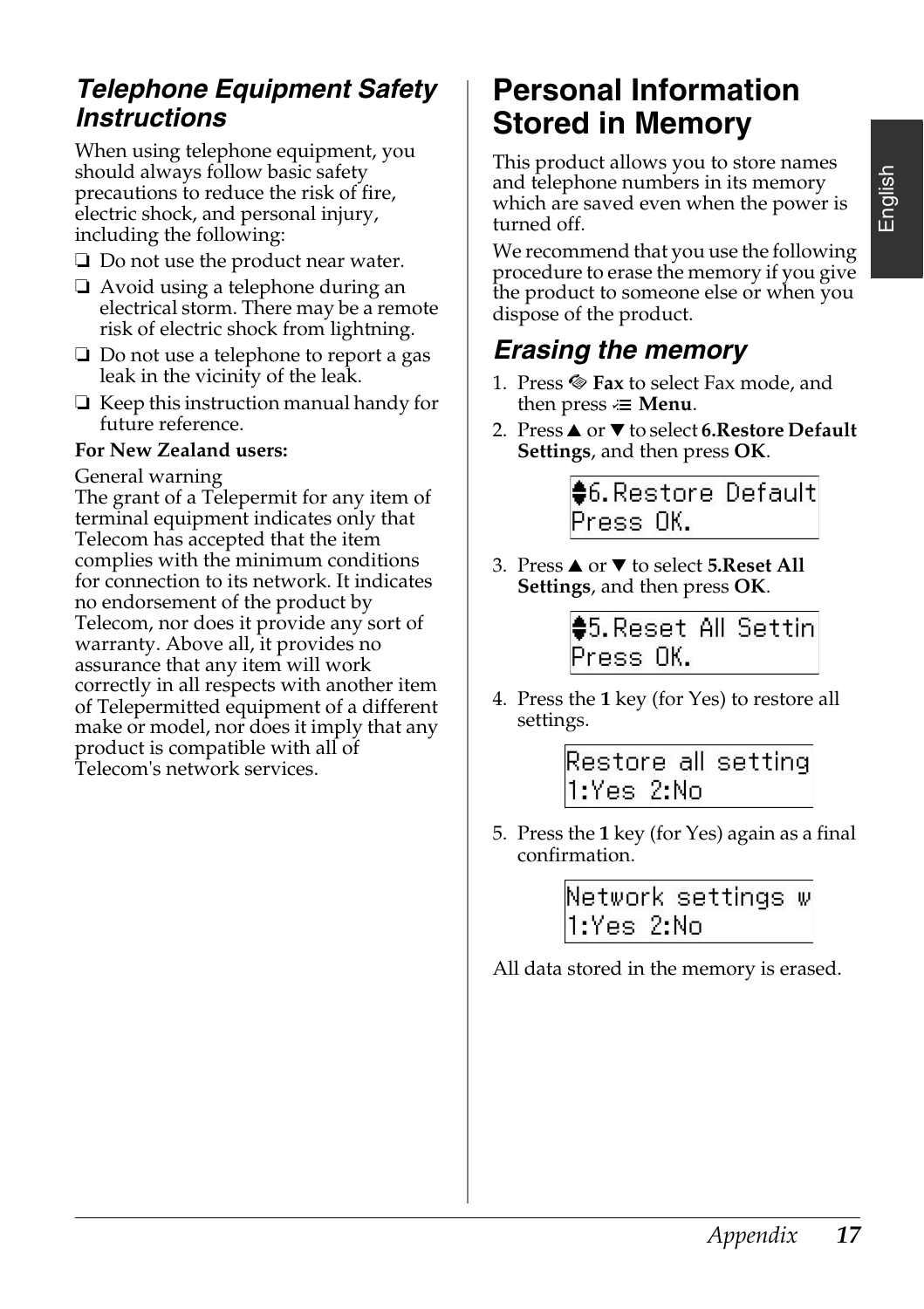## <span id="page-17-0"></span>**Fax mode menu list**

Fax mode and Fax menu settings

| <b>Menu</b> | <b>Setting and Options</b> |                          |             |
|-------------|----------------------------|--------------------------|-------------|
| Resolution  | Standard, Fine, Photo      |                          |             |
| Contrast    | $-4$ to $+4$               |                          |             |
| Delayed Fax | Off, On                    |                          |             |
| Fax Mode    | Sending, Poll to Receive   |                          |             |
| Fax Setting | Print Report               | Fax Log                  | Print, View |
|             |                            | <b>Last Transmission</b> |             |
|             |                            | Speed Dial List          |             |
|             |                            | Group Dial List          |             |
|             |                            | <b>Reprint Faxes</b>     |             |
|             |                            | <b>Protocol Trace</b>    |             |
|             | Speed Dial Setup           | Create                   |             |
|             |                            | Edit                     |             |
|             |                            | Delete                   |             |
|             | Group Dial Setup           | Create                   |             |
|             |                            | Edit                     |             |
|             |                            | Delete                   |             |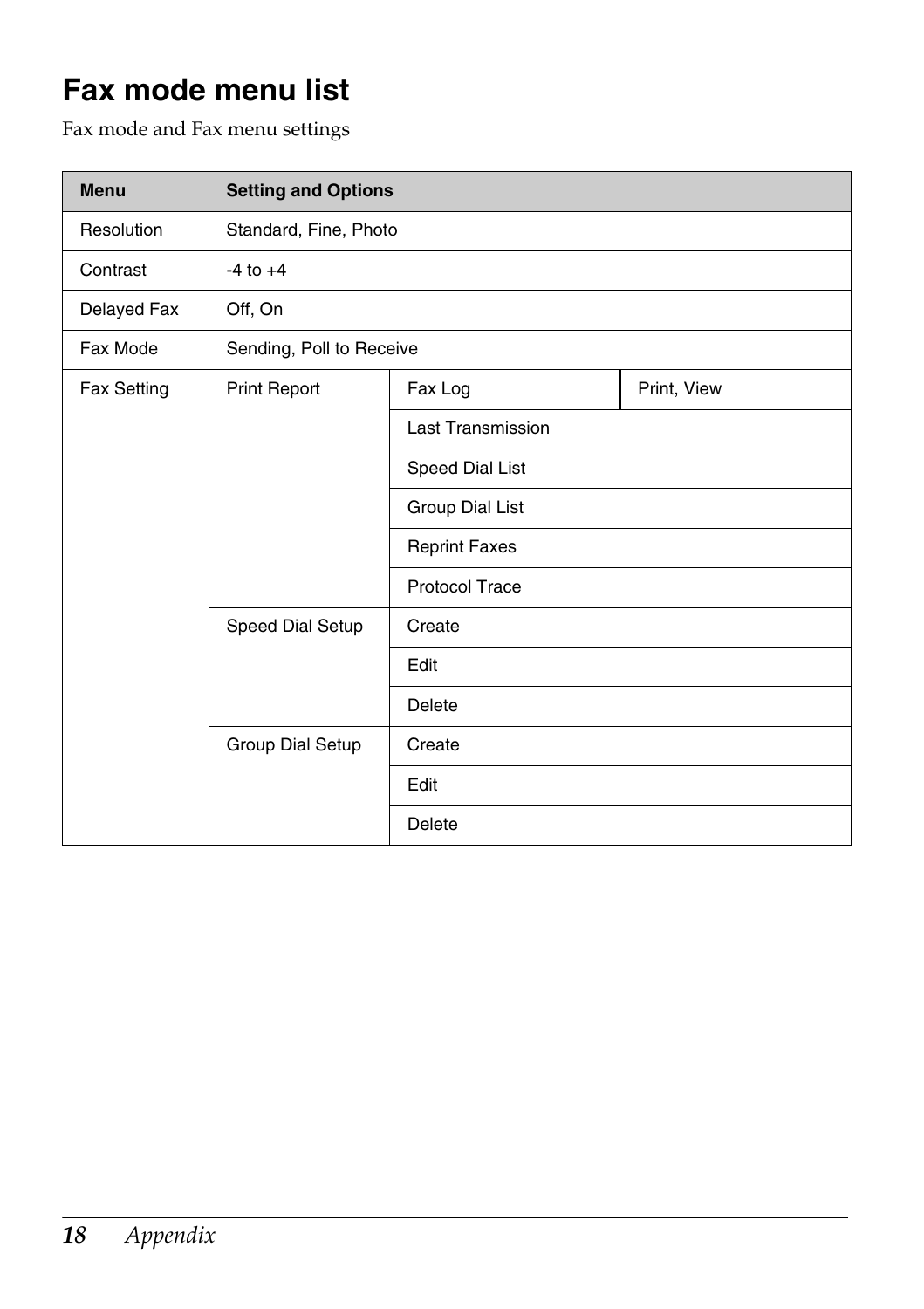| <b>Menu</b>                                 | <b>Setting and Options</b>                                    |                                 |                                                  |  |
|---------------------------------------------|---------------------------------------------------------------|---------------------------------|--------------------------------------------------|--|
| Fax Setting                                 | Scan & Print Setup                                            | Resolution                      | Standard, Fine, Photo                            |  |
|                                             |                                                               | Contrast                        | $-4$ to $+4$                                     |  |
|                                             |                                                               | Auto Reduction                  | On, Off                                          |  |
|                                             |                                                               | <b>Last Transmission Report</b> | Off, On Error, On Send                           |  |
|                                             | Communication                                                 | Dial Mode *1                    | Tone, Pulse                                      |  |
|                                             |                                                               | <b>DRD</b>                      | All, Single, Double, Triple,<br>Double&Triple *2 |  |
|                                             |                                                               | <b>ECM</b>                      | On, Off                                          |  |
|                                             |                                                               | V.34                            | On, Off                                          |  |
|                                             |                                                               | Rings to Answer *1              | 1 to 9                                           |  |
|                                             |                                                               | Dial Tone Detection             | On, Off                                          |  |
|                                             | <b>Check Fax Connection</b>                                   |                                 |                                                  |  |
|                                             | Header                                                        | Fax Header                      |                                                  |  |
|                                             |                                                               | Your Phone Number               |                                                  |  |
| Restore<br>Default<br>Settings              | Reset Fax Send/Receive Settings                               |                                 |                                                  |  |
|                                             | <b>Reset Fax Data Settings</b>                                |                                 |                                                  |  |
|                                             | <b>Reset Network Settings</b>                                 |                                 |                                                  |  |
|                                             | Reset All except Network & Fax Settings                       |                                 |                                                  |  |
|                                             | <b>Reset All Settings</b>                                     |                                 |                                                  |  |
| Confirm<br><b>Network</b><br>Settings       | This menu shows information for the current network settings. |                                 |                                                  |  |
| <b>Print Network</b><br><b>Status Sheet</b> | ä,                                                            |                                 |                                                  |  |
| Maintenance                                 | Please refer to the Basic Operation Guide.                    |                                 |                                                  |  |

\*1This setting may not be displayed depending on the region.

\*2This option varies **On** and **Off** by region.